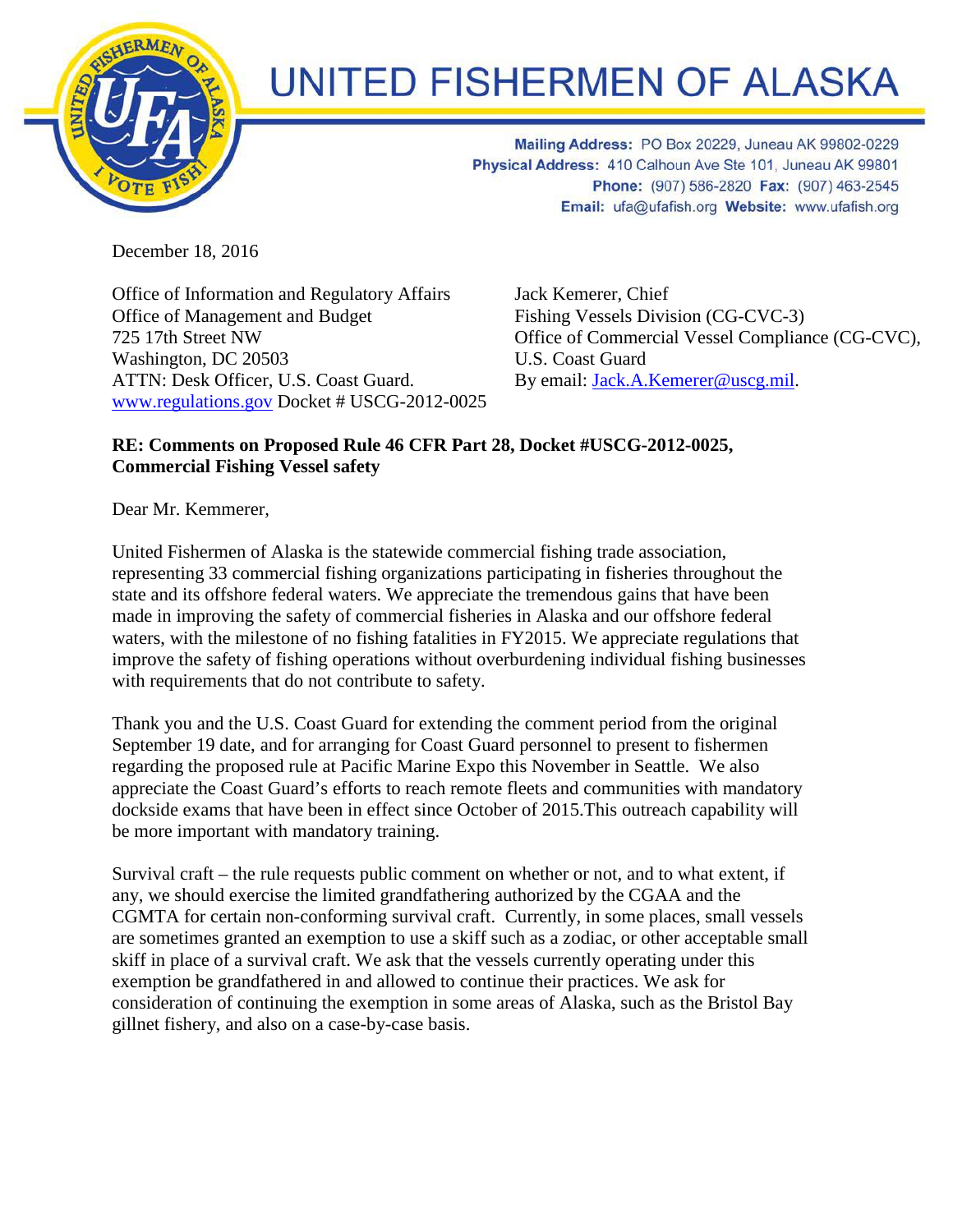Inspection of lifesaving equipment – We note that qualified and certified inspection personnel or services for inspection, repacking and certification of survival craft are not available in many Alaska fishing communities. We ask for an assessment of the availability of these required services before official enactment and enforcement of this requirement.

Documentation: Section 28.200 (b) "The individual in charge of a vessel described in paragraph (a) of this section must keep a record of equipment maintenance, and required instruction and drills." We ask that this be clarified to specify the safety equipment the recordkeeping pertains to. We also believe this would create a burden of paperwork and opportunities for citations, without a direct benefit to fishermen's safety. We request that this section is removed from the rule.

Examination and Certification: Section 28.201(b) "Each vessel to which this subpart applies that is at least 50 feet overall in length and built after July 1, 2013 must-" H.R. 4188-Coast Guard Authorization Act of 2015 section 318 exempts from American Bureau of Shipping certification requirements certain fishing or fish tender vessels of between 50 feet and 79 feet in length. Given the passage of law that exempts fishing boats up to 79 feet from classification, we recommend that 46 CFR Part 28.201 (b) note the subsequent law exempting fishing vessels up to 79 feet. We would like to see reference to American Bureau of Shipping classification specifications for vessels in the 50 to 79 foot range if these exist, and the requirement is included. We are afraid that classification costs could make new builds too expensive for the commercial industry to afford in this size range, which could lead fishermen to prolong the useful life of older boats instead of replacing them, jeopardizing the safety of the commercial fishing industry that this proposed rule is meant to address.

Instruction, drills, safety orientation, and training: Section 28.270 (a) "Drills and instruction. Drills must be conducted and instruction must be given to each individual onboard at least once each month." We ask that after "month" the words "while vessel is engaged in fishing activities", or similar language to acknowledge that many fishing operations are seasonal and vessels may be inactive for periods of several months or more.

Termination of unsafe operations: Section 28.65 (a)(1) and (a)(2) - We ask that the required certificates needed to ensure the trip not be terminated be specified.

Other general FV safety comments that pertain to the topics in this rule:

Outreach capabilities can be improved with better use of websites, or preferably a single website devoted to USCG Commercial Fishing Vessel Safety. The proposed rule mentions [http://homeport.uscg.mil](http://homeport.uscg.mil/) and [http://fishsafe.info](http://fishsafe.info/) but info important to fishermen is very hard to find on either of these sites. Currently visitors to the [http://fishsafe.info](http://fishsafe.info/) site see a note that the "website is having problems" and are directed to the Maritime Commons Blog for Maritime Professionals where the [Voluntary Safety Initiatives](http://mariners.coastguard.dodlive.mil/2016/11/04/voluntary-safety-initiatives-good-marine-practices-for-commercial-fishing-vessels/) document we were looking for is found.